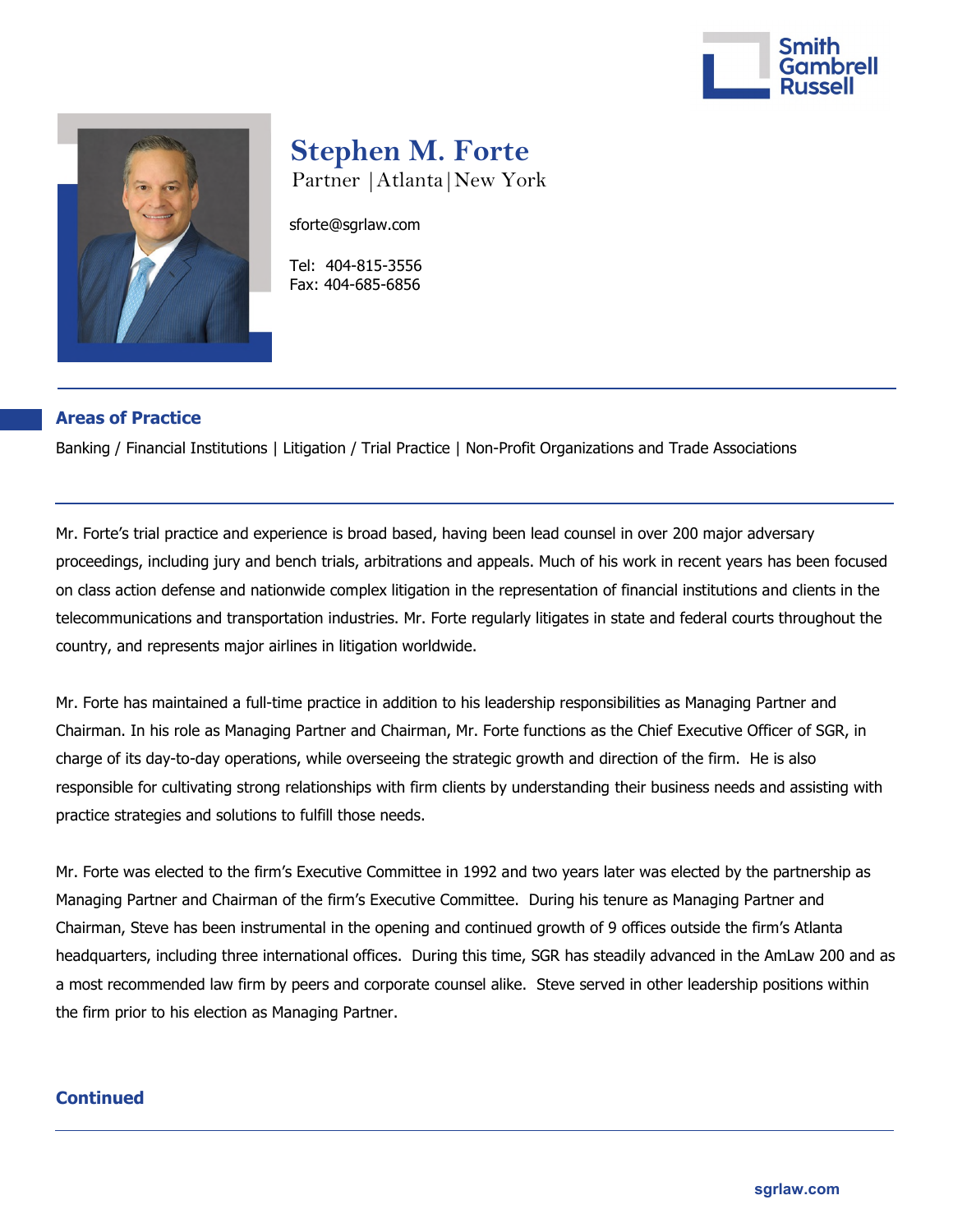

He was head of the Litigation Department for two years and chaired the Professional Recruitment Committee. As a visionary leader, he has always been active with the professional development of young attorneys and coaching senior lawyers and partners on client service and practice planning. With more than 35 years of legal experience, Mr. Forte has maintained an active litigation practice in addition to his leadership responsibilities. Over the course of his career, Mr. Forte's trial practice has been broad based. Clients have sought his judgment and experience in almost every type of business dispute. He has also functioned as outside general counsel to long-standing firm clients such as the Roman Catholic Archdiocese of Atlanta. Much of his trial work has been focused on high stakes class action defense and nationwide complex litigation in the representation of financial institutions and clients in the telecommunications and transportation industries.

Mr. Forte was recognized five consecutive years in Chambers USA as one of the outstanding commercial litigators in the country and was described as a "dynamic trial attorney" by Chambers. He has been selected for more than a decade in Georgia Super Lawyers and consistently noted in Best Lawyers in America for Commercial Litigation. He now serves on the Advisory Board of Best Lawyers. Mr. Forte also serves on the Board of Directors of the Metro Atlanta Chamber of Commerce and Central Atlanta Progress. He is also a frequent lecturer on complex litigation and trends in the legal industry to the American and International Bar Associations.

Mr. Forte is a member of the Board of Directors of Metropolitan Atlanta Chamber of Commerce, Atlanta Legal Aid Society, Lawyers Foundation of Georgia, National Diocesan Attorneys Association, Leadership Atlanta Class of 2004 and the International Bar Association.

Mr. Forte received his B.A. from the City University of New York (Phi Beta Kappa) in 1977 and his J.D. from the Emory University School of Law in 1980.

#### **Experience**

- Successful representation of a major US airline in defending Sherman Act antitrust claims and related class action securities claims. Complete win for clients on all counts, class claims dismissed.
- Successful representation of resort developers in six week jury trial filed by a class of property owners. Won a verdict in favor of clients on majority of claims asserted against them. No money damages awarded by jury.

#### **Continued**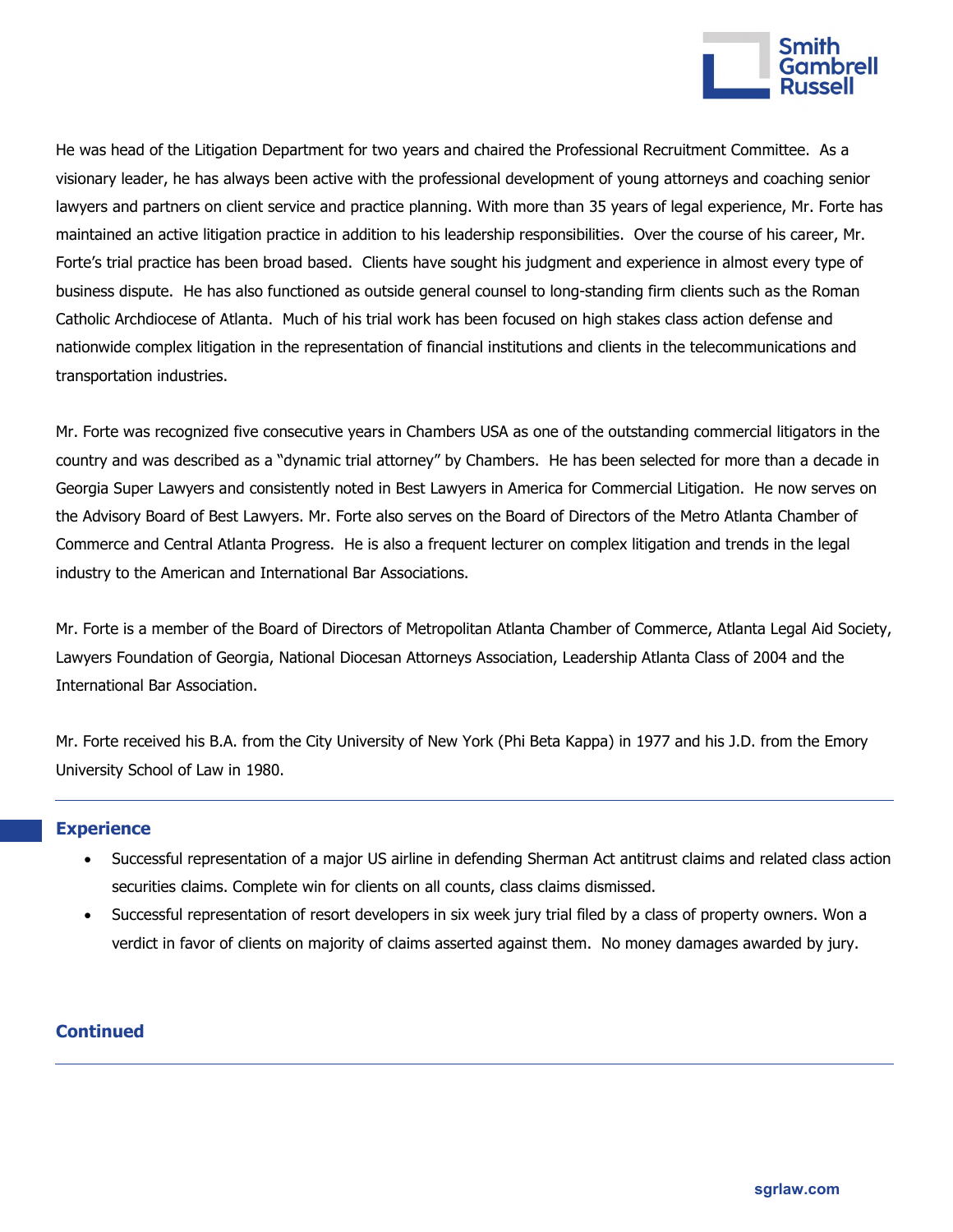

- Successful representation in defense of a major international bank in three different venues against a US company seeking more than \$30 million in damages from bank. Won at trial and affirmed on appeal. No recovery for plaintiff.
- Successful representation of a telecommunications company as a plaintiff in a federal jury trial. Jury returned a verdict in favor of client for substantial damages. Won a post-trial settlement for all compensatory damages sought by client while appeal pending.
- Successful representation of a major US telecommunications company in a pre-suit claims process involving break up of a joint venture with another major telecom company. No recovery for complainant.
- Successful representation of a large Georgia general contractor against an owner/developer. Won a verdict for client on contract exceeding \$5 million and complete win for client on counterclaim.
- Successful representation in defense of a large apartment owner/manager in class action alleging fair housing and civil rights claims. Class certification denied.
- Successful representation of a nation-wide lender in class action alleging violation of state and federal law. State Supreme Court reversed Court of Appeals in a case of first impression finding no private right of action by plaintiff class members and entering judgment for client.
- Successful representation of a large timber company in defending a bet the company case against a private investor/venture partner. Won arbitration award finding no liability and awarding in excess of \$1 million in attorneys' fees for clients.
- Successful representation of a public company in a post-closing earn out litigation against another public company. Won an arbitration award of \$14 million for clients.
- Successful representation of a government agency at trial in an adversary proceeding in bankruptcy court concerning the restructuring of \$250 million in loans assumed by the federal agency. Won a finding by the court that borrowers were liable on the loans and guarantees which led to client favorable restructuring plan.
- Successful representation of one of the World's largest retailers in a suit with former member of senior management for violation of securities laws and breach of fiduciary duty. Matter settled after winning a preliminary injunction in client's favor.

## **Admissions**

Georgia New York Federal District Courts

# **Continued**